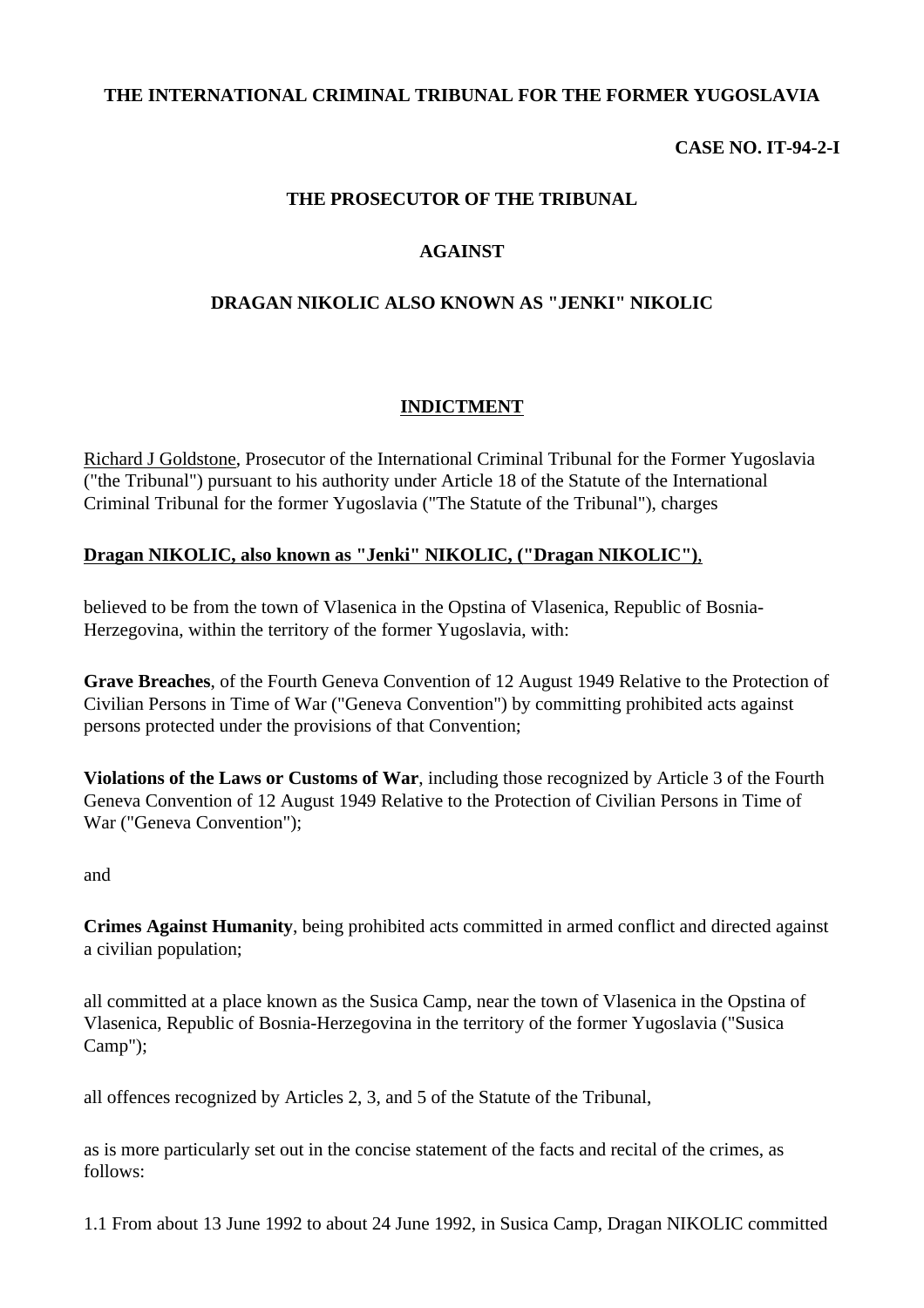a **Grave Breach** of the Geneva Convention by participating, during a period of armed conflict or occupation, in the wilful killing of **Durmo HANDZIC**, a person protected by that Convention, an offence recognized by Article 2(a) of the Statute of the Tribunal.

1.2 From about 13 June 1992 to about 24 June 1992, in Susica Camp, Dragan NIKOLIC violated the **Laws or Customs of War**, contrary to Article 3(1)(a) of the Geneva Convention, by participating during a period of armed conflict in the murder of Durmo HANDZIC, a person protected by that Convention, an offence recognized by Article 3 of the Statute of the Tribunal.

1.3 From about 13 June 1992 to about 24 June 1992, in Susica Camp, Dragan NIKOLIC committed a **Crime against Humanity** by participating in the murder of Durmo HANDZIC, during a period of armed conflict and as part of a widespread or systematic attack directed against a civilian population, an offence recognized by Article 5(a) of the Statute of the Tribunal.

2.1 From about 13 June 1992 to about 24 June 1992, in Susica Camp, Dragan NIKOLIC committed a **Grave Breach** of the Geneva Convention by participating, during a period of armed conflict or occupation, in the wilful killing of **Asim ZILDZIC**, a person protected by that Convention, an offence recognized by Article 2(a) of the Statute of the Tribunal.

2.2 From about 13 June 1992 to about 24 June 1992, in Susica Camp, Dragan NIKOLIC violated the **Laws or Customs of War**, contrary to Article 3(1)(a) of the Geneva Convention, by participating during a period of armed conflict in the murder of Asim ZILDZIC, a person protected by that Convention, an offence recognized by Article 3 of the Statute of the Tribunal.

2.3 From about 13 June 1992 to about 24 June 1992, in Susica Camp, Dragan NIKOLIC committed a **Crime against Humanity** by participating in the murder of Asim ZILDZIC during a period of armed conflict and as part of a widespread or systematic attack directed against a civilian population, an offence recognized by Article 5(a) of the Statute of the Tribunal.

3.1 From about 3 July 1992 to about 7 July 1992, in Susica Camp, Dragan NIKOLIC committed a **Grave Breach** of the Geneva Convention by participating, during a period of armed conflict or occupation, in the wilful killing of **Mevludin HATUNIC**, a person protected by that Convention, an offence recognized by Article 2(a) of the Statute of the Tribunal.

3.2 Alternatively, from about 3 July 1992 to about 7 July 1992, in Susica Camp, Dragan NIKOLIC committed a **Grave Breach** of the Geneva Convention by participating, during a period of armed conflict or occupation, in the infliction of inhuman treatment, consisting of serious physical assaults, on Mevludin HATUNIC, a person protected by that Convention, an offence recognized by Article 2 (b) of the Statute of the Tribunal.

3.3 From about 3 July 1992 to about 7 July 1992, in Susica Camp, Dragan NIKOLIC violated the **Laws or Customs of War**, contrary to Article 3(1)(a) of the Geneva Convention**,** by participating during a period of armed conflict in the murder of Mevludin HATUNIC, a person protected by that Convention, an offence recognized by Article 3 of the Statute of the Tribunal.

3.4 Alternatively, from about 3 July 1992 to about 7 July 1992, in Susica Camp, Dragan NIKOLIC violated the **Laws or Customs of War**, contrary to Article 3(1)(a) of the Geneva Convention, by participating during a period of armed conflict in the infliction of cruel treatment, consisting of serious physical assaults on Mevludin HATUNIC, a person protected by that Convention, an offence recognized by Article 3 of the Statute of the Tribunal.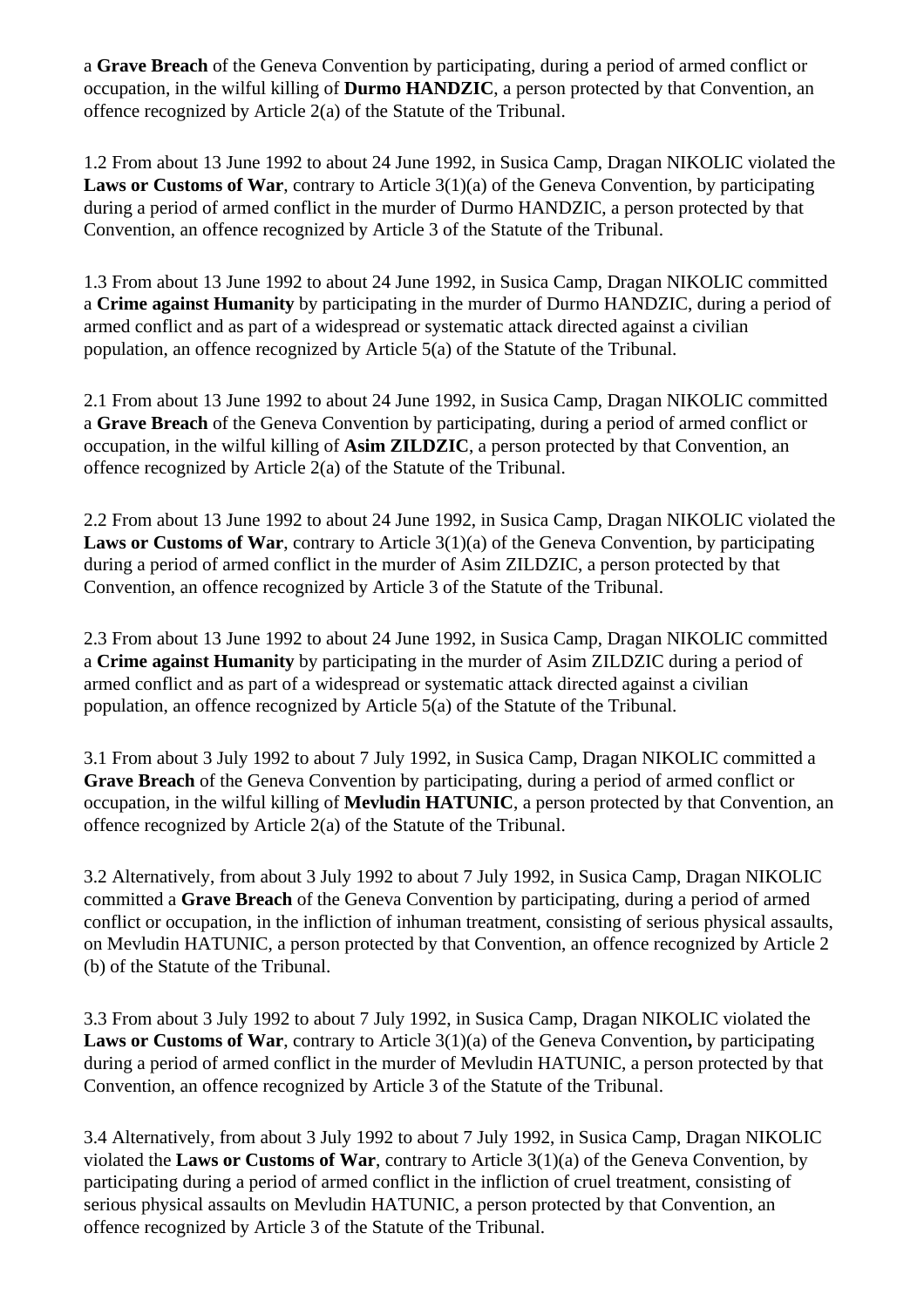3.5 From about 3 July 1992 to about 7 July 1992, in Susica Camp, Dragan NIKOLIC committed a **Crime against Humanity** by participating in the murder of Mevludin HATUNIC during a period of armed conflict and as part of a widespread or systematic attack directed against a civilian population, an offence recognized by Article 5(a) of the Statute of the Tribunal.

3.6 Alternatively, from about 3 July 1992 to about 7 July 1992, in Susica Camp, Dragan NIKOLIC committed a **Crime against Humanity** by participating in inhumane acts, consisting of serious physical assaults, on Mevludin HATUNIC during a period of armed conflict and as part of a widespread or systematic attack directed against a civilian population, an offence recognized by Article 5(i) of the Statute of the Tribunal.

4.1 From about 19 June 1992 to about 26 June 1992, in Susica Camp, Dragan NIKOLIC, by being a superior responsible for the acts of a subordinate and by his own acts, committed a **Grave Breach** of the Geneva Convention by participating, during a period of armed conflict or occupation, in the wilful killing of **Rasid FERHATBEGOVIC**, a person protected by that Convention, an offence recognized by Articles 2(a) and 7(3) of the Statute of the Tribunal.

4.2 From about 19 June 1992 to about 26 June 1992, in Susica Camp, Dragan NIKOLIC, by being a superior responsible for the acts of a subordinate and by his own acts, violated the **Laws or Customs of War**, contrary to Article 3(1)(a) of the Geneva Convention, by participating during a period of armed conflict in the murder of Rasid FERHATBEGOVIC, a person protected by that Convention, an offence recognized by Articles 3 and 7(3) of the Statute of the Tribunal.

4.3 From about 19 June 1992 to about 26 June 1992 in Susica Camp, Dragan NIKOLIC, by being a superior responsible for the acts of a subordinate and by his own acts, committed a **Crime against Humanity** by participating in the murder of Rasid FERHATBEGOVIC during a period of armed conflict and as part of a widespread or systematic attack directed against a civilian population, an offence recognized by Articles 5(a) and 7(3) of the Statute of the Tribunal.

5.1 From about 19 June 1992 to about 26 June 1992, in Susica Camp, Dragan NIKOLIC, by being a superior responsible for the acts of a subordinate and by his own acts, committed a **Grave Breach** of the Geneva Convention by participating, during a period of armed conflict or occupation, in the wilful killing of **Dzevad SARIC**, a person protected by that Convention, an offence recognized by Articles 2(a) and 7(3) of the Statute of the Tribunal.

5.2 From about 19 June 1992 to about 26 June 1992, in Susica Camp, Dragan NIKOLIC, by being a superior responsible for the acts of a subordinate and by his own acts, violated the **Laws or Customs of War**, contrary to Article 3(1)(a) of the Geneva Convention, by participating during a period of armed conflict in the murder of Dzevad SARIC, a person protected by that Convention, an offence recognized by Articles 3 and 7(3) of the Statute of the Tribunal.

5.3 From about 19 June 1992 to about 26 June 1992 in Susica Camp, Dragan NIKOLIC, by being a superior responsible for the acts of a subordinate and by his own acts, committed a **Crime against Humanity** by participating in the murder of Dzevad SARIC during a period of armed conflict and as part of a widespread or systematic attack directed against a civilian population, an offence recognized by Articles 5(a) and 7(3) of the Statute of the Tribunal.

6.1 From about 19 June 1992 to about 26 June 1992, in Susica Camp, Dragan NIKOLIC, by being a superior responsible for the acts of a subordinate and by his own acts, committed a **Grave Breach** of the Geneva Convention by participating, during a period of armed conflict or occupation, in the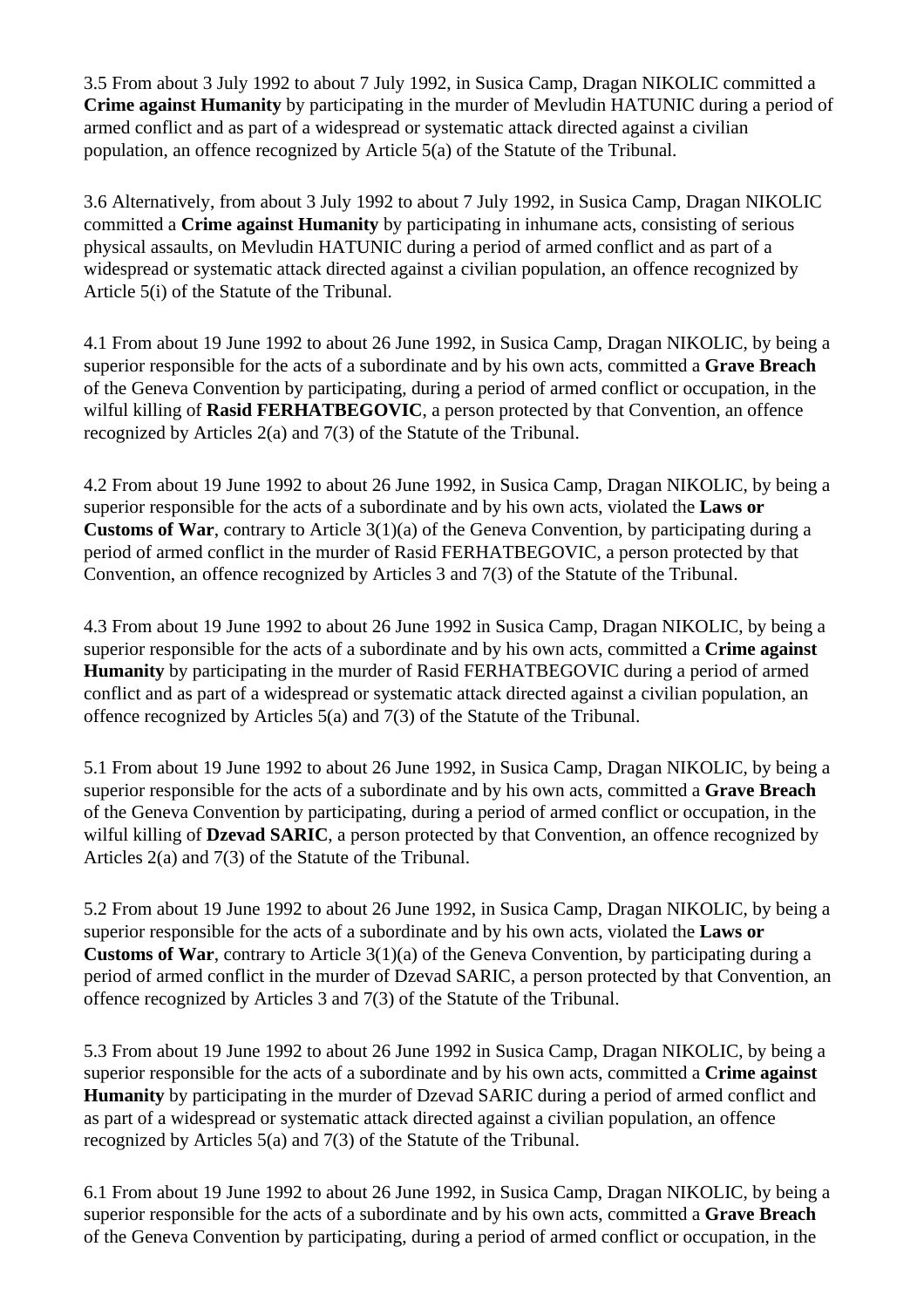wilful killing of **Muharem KOLAREVIC**, a person protected by that Convention, an offence recognized by Articles 2(a) and 7(3) of the Statute of the Tribunal.

6.2 From about 19 June 1992 to about 26 June 1992, in Susica Camp, Dragan NIKOLIC, by being a superior responsible for the acts of a subordinate and by his own acts, violated the **Laws or Customs of War**, contrary to Article 3(1)(a) of the Geneva Convention, by participating during a period of armed conflict in the murder of Muharem KOLAREVIC, a person protected by that Convention, an offence recognized by Articles 3 and 7(3) of the Statute of the Tribunal.

6.3 From about 19 June 1992 to about 26 June 1992 in Susica Camp, Dragan NIKOLIC, by being a superior responsible for the acts of a subordinate and by his own acts, committed a **Crime against Humanity** by participating in the murder of Muharem KOLAREVIC during a period of armed conflict and as part of a widespread or systematic attack directed against a civilian population, an offence recognized by Articles 5(a) and 7(3) of the Statute of the Tribunal.

7.1 From about 19 June 1992 to about 26 June 1992, in Susica Camp, Dragan NIKOLIC, by being a superior responsible for the acts of a subordinate and by his own acts, committed a **Grave Breach** of the Geneva Convention by participating, during a period of armed conflict or occupation, in the wilful killing of a person with the surname **ZEKIC**, a person protected by that Convention, an offence recognized by Articles 2(a) and 7(3) of the Statute of the Tribunal.

7.2 From about 19 June 1992 to about 26 June 1992, in Susica Camp, Dragan NIKOLIC, by being a superior responsible for the acts of a subordinate and by his own acts, violated the **Laws or Customs of War**, contrary to Article 3(1)(a) of the Geneva Convention, by participating during a period of armed conflict in the murder of a person with the surname ZEKIC, a person protected by that Convention, an offence recognized by Articles 3 and 7(3).

7.3 From about 19 June 1992 to about 26 June 1992 in Susica Camp, Dragan NIKOLIC, by being a superior responsible for the acts of a subordinate and by his own acts, committed a **Crime against Humanity** by participating in the murder of a person with the surname ZEKIC during a period of armed conflict and as part of a widespread or systematic attack directed against a civilian population, an offence recognized by Articles 5(a) and 7(3) of the Statute of the Tribunal.

8.1 On or about 6 July 1992, in Susica Camp, Dragan NIKOLIC committed a **Grave Breach** of the Geneva Convention by participating, during a period of armed conflict or occupation, in the wilful killing of **Ismet DEDIC**, a person protected by that Convention, an offence recognized by Article 2 (a) of the Statute of the Tribunal.

8.2 Alternatively, on or about 6 July 1992, in Susica Camp, Dragan NIKOLIC committed a **Grave Breach** of the Geneva Convention by participating, during a period of armed conflict or occupation, in the infliction of inhuman treatment, consisting of serious physical assaults, on Ismet DEDIC, a person protected by that Convention, an offence recognized by Article 2(b) of the Statute of the Tribunal.

8.3 On or about 6 July 1992, in Susica Camp, Dragan NIKOLIC violated the **Laws or Customs of**  War, contrary to Article 3(1)(a) of the Geneva Convention, by participating during a period of armed conflict in the murder of Ismet DEDIC, a person protected by that Convention, an offence recognized by Article 3 of the Statute of the Tribunal.

8.4 Alternatively, on or about 6 July 1992, in Susica Camp, Dragan NIKOLIC violated the **Laws or**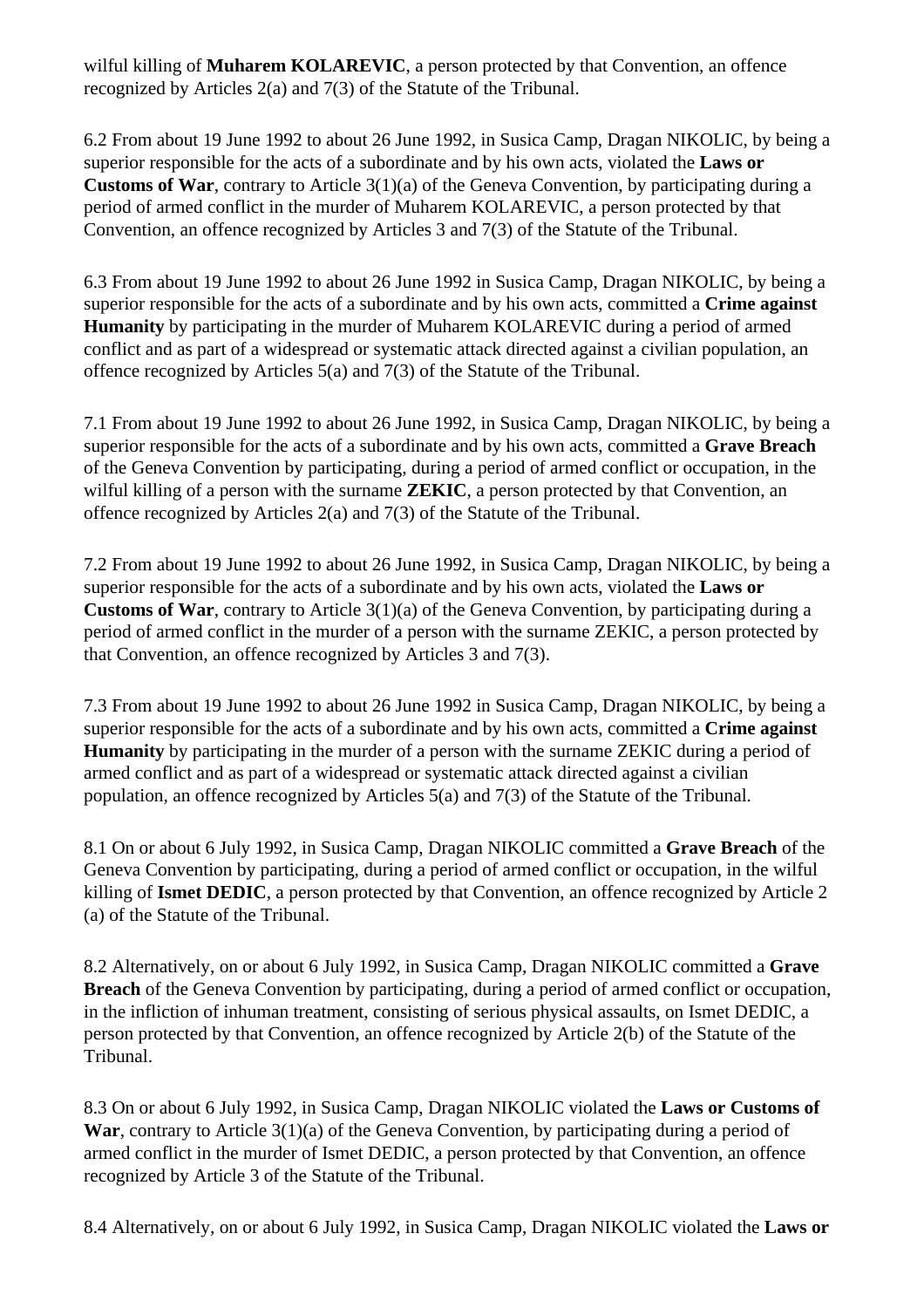**Customs of War**, contrary to Article 3(1)(a) of the Geneva Convention, by participating during a period of armed conflict in the infliction of cruel treatment, consisting of serious physical assaults on Ismet DEDIC, a person protected by that Convention, an offence recognized by Article 3 of the Statute of the Tribunal.

8.5 On or about 6 July 1992, in Susica Camp, Dragan NIKOLIC committed a **Crime against Humanity** by participating in the murder of Ismet DEDIC during a period of armed conflict and as part of a widespread or systematic attack directed against a civilian population, an offence recognized by Article 5(a) of the Statute of the Tribunal.

8.6 Alternatively, on or about 6 July 1992, in Susica Camp, Dragan NIKOLIC committed a **Crime against Humanity** by participating in inhumane acts, consisting of serious physical assaults, on Ismet DEDIC during a period of armed conflict and as part of a widespread or systematic attack directed against a civilian population, an offence recognized by Article 5(i) of the Statute of the Tribunal.

9.1 From about 24 June 1992 to about 19 July 1992, in Susica Camp, Dragan NIKOLIC committed a **Grave Breach** of the Geneva Convention by participating, during a period of armed conflict or occupation, in the infliction of inhuman treatment, consisting of serious physical assaults, on **Galib MUSIC**, a person protected by that Convention, an offence recognized by Article 2(b) of the Statute of the Tribunal.

9.2 From about 24 June 1992 to about 19 July 1992, in Susica Camp, Dragan NIKOLIC violated the **Laws or Customs of War**, contrary to Article 3(1)(a) of the Geneva Convention, by participating during a period of armed conflict in the infliction of cruel treatment, consisting of serious physical assaults on Galib MUSIC, a person protected by that Convention, an offence recognized by Article 3 of the Statute of the Tribunal.

9.3 From about 24 June 1992 to about 19 July 1992, in Susica Camp, Dragan NIKOLIC committed a **Crime against Humanity** by participating in inhumane acts, consisting of serious physical assaults, on Galib MUSIC during a period of armed conflict and as part of a widespread or systematic attack directed against a civilian population, an offence recognized by Article 5(i) of the Statute of the Tribunal.

10.1 From about 1 June 1992 to about 18 July 1992, in Susica Camp, Dragan NIKOLIC committed a **Grave Breach** of the Geneva Convention by participating, during a period of armed conflict or occupation, in the torture, by use of a bayonet, of **Fikret "Cice" ARNAUT**, a person protected by that Convention, an offence recognized by Article 2(b) of the Statute of the Tribunal.

10.2 From about 1 June 1992 to about 18 July 1992, in Susica Camp, Dragan NIKOLIC violated the **Laws or Customs of War**, contrary to Article 3(1)(a) of the Geneva Convention, by participating during a period of armed conflict in the torture, by use of a bayonet, of Fikret "Cice" ARNAUT, a person protected by that Convention, an offence recognized by Article 3 of the Statute of the Tribunal.

10.3 From about 1 June 1992 to about 18 July 1992, in Susica camp, Dragan NIKOLIC committed a **Crime against Humanity** by participating in the torture, by use of a bayonet, of Fikret "Cice" ARNAUT during a period of armed conflict and as part of a widespread or systematic attack directed against a civilian population, an offence recognized by Article 5(f) of the Statute of the Tribunal.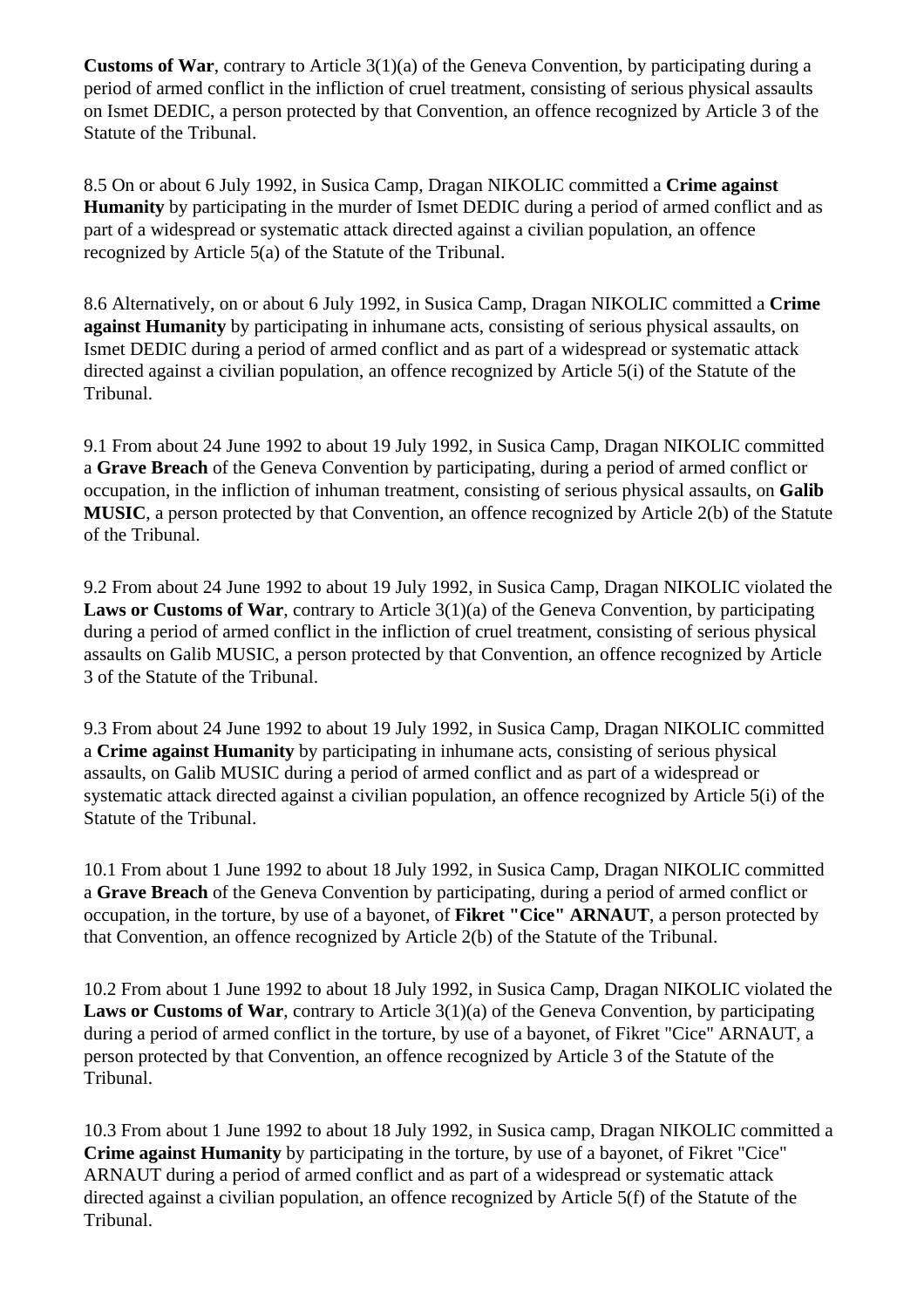11.1 From about 1 June 1992 to about 18 July 1992, in Susica Camp, Dragan NIKOLIC committed a **Grave Breach** of the Geneva Convention by participating, during a period of armed conflict or occupation, in the wilful causing of great suffering, inflicted as a result of serious physical assaults, to Fikret "Cice" ARNAUT, a person protected by that Convention, an offence recognized by Article 2 (c) of the Statute of the Tribunal.

11.2 From about 1 June 1992 to about 18 July 1992, in Susica Camp, Dragan NIKOLIC violated the Laws or Customs of War, contrary to Article 3(1)(a) of the Geneva Convention, by participating during a period of armed conflict in the cruel treatment, inflicted as a result of serious physical assaults, of Fikret "Cice" ARNAUT, a person protected by that Convention, an offence recognized by Article 3 of the Statute of the Tribunal.

11.3 From about 1 June 1992 to about 18 July 1992, in Susica Camp, Dragan NIKOLIC committed a **Crime against Humanity** by participating in inhumane acts, consisting of serious physical assaults, of Fikret "Cice" ARNAUT during a period of armed conflict and as part of a widespread or systematic attack directed against a civilian population, an offence recognized by Article 5(i) of the Statute of the Tribunal.

12.1 From about 20 June 1992 to about 30 June 1992, in Susica Camp, Dragan NIKOLIC committed a **Grave Breach** of the Geneva Convention by participating, during a period of armed conflict or occupation, in the torture, by use of a bayonet, of **Mubin MUSIC**, a person protected by that Convention, an offence recognized by Article 2 (b) of the Statute of the Tribunal.

12.2 From about 20 June 1992 to about 30 June 1992, in Susica Camp, Dragan NIKOLIC violated the **Laws or Customs of War**, contrary to Article 3(1)(a) of the Geneva Convention, by participating during a period of armed conflict in the torture, by use of a bayonet, of Mubin MUSIC, a person protected by that Convention, an offence recognized by Article 3 of the Statute of the Tribunal.

12.3 From about 13 June 1992 to about 3 July 1992, in Susica Camp, Dragan NIKOLIC committed a **Crime against Humanity** by participating in the torture, by use of a bayonet, of Mubin MUSIC during a period of armed conflict and as part of a widespread or systematic attack directed against a civilian population, an offence recognized by Article 5(f) of the Statute of the Tribunal.

13.1 From about 13 June 1992 to about 3 July 1992, in Susica Camp, Dragan NIKOLIC committed a **Grave Breach** of the Geneva Convention by participating, during a period of armed conflict or occupation, in the torture, by use of a pistol, of **Suad MAHMUTOVIC**, a person protected by that Convention, an offence recognized by Article 2(b) of the Statute of the Tribunal.

13.2 From about 13 June 1992 to about 3 July 1992, in Susica Camp, Dragan NIKOLIC violated the **Laws or Customs of War**, contrary to Article 3(1)(a) by participating during a period of armed conflict in the torture, by use of a pistol, of Suad MAHMUTOVIC, a person protected by that Convention, an offence recognized by Article 3 of the Statute of the Tribunal.

13.3 From about 13 June 1992 to about 3 July 1992, in Susica Camp, Dragan NIKOLIC committed a **Crime against Humanity** by participating in the torture, by use of a pistol, of Suad MAHMUTOVIC during a period of armed conflict and as part of a widespread or systematic attack directed against a civilian population, an offence recognized by Article 5(f) of the Statute of the Tribunal.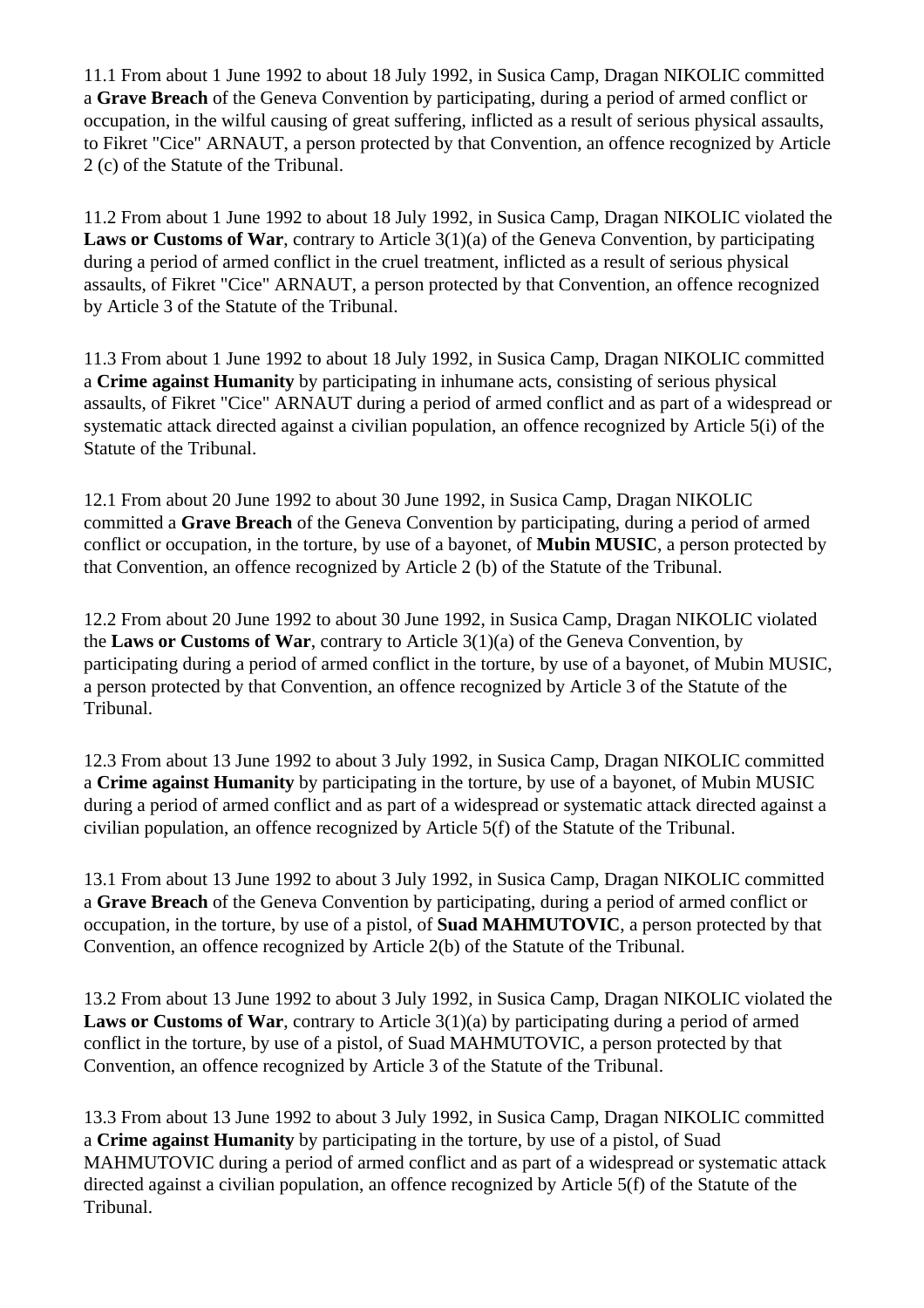14.1 From about 13 June 1992 to about 3 July 1992, in Susica Camp, Dragan NIKOLIC committed a **Grave Breach** of the Geneva Convention by participating, during a period of armed conflict or occupation, in the causing of serious injury to body or health, occasioned by physical assaults resulting in disfigurement, of Suad MAHMUTOVIC, a person protected by that Convention, an offence recognized by Article 2(c) of the Statute of the Tribunal.

14.2 From about 13 June 1992 to about 3 July 1992, in Susica Camp, Dragan NIKOLIC violated the **Laws or Customs of War**, contrary to Article 3(1)(a) of the Geneva Convention, by participating during a period of armed conflict in the cruel treatment by physical assaults resulting in disfigurement, of Suad MAHMUTOVIC, a person protected by that Convention, an offence recognized by Article 3 of the Statute of the Tribunal.

14.3 From about 13 June 1992 to about 3 July 1992, in Susica Camp, Dragan NIKOLIC committed a **Crime against Humanity** by participating in inhumane acts, consisting of serious physical assaults resulting in disfigurement, of Suad MAHMUTOVIC during a period of armed conflict and as part of a widespread or systematic attack directed against a civilian population, an offence recognized by Article 5(i) of the Statute of the Tribunal.

15.1 On or about 13 June 1992, in Susica Camp, Dragan NIKOLIC committed a **Grave Breach** of the Geneva Convention by participating, during a period of armed conflict or occupation, in wilfully causing great suffering, inflicted as a result of a serious physical assault, to **Sead AMBESKOVIC**, a person protected by that Convention, an offence recognized by Article 2 (c) of the Statute of the Tribunal.

15.2 On or about 13 June 1992, in Susica Camp, Dragan NIKOLIC violated the **Laws or Customs of War**, contrary to Article 3(1)(a) of the Geneva Convention, by participating during a period of armed conflict in the cruel treatment, consisting of a serious physical assault, of Sead AMBESKOVIC, a person protected by that Convention, an offence recognized by Article 3 of the Statute of the Tribunal.

15.3 On or about 13 June 1992, in Susica Camp, Dragan NIKOLIC committed a **Crime against Humanity** by participating in inhumane acts, consisting of a serious physical assault, on Sead AMBESKOVIC during a period of armed conflict and as part of a widespread or systematic attack directed against a civilian population, an offence recognized by Article 5(i) of the Statute of the Tribunal.

16.1 On or about 14 June 1992, in Susica Camp, Dragan NIKOLIC committed a **Grave Breach** of the Geneva Convention by participating, during a period of armed conflict or occupation, in wilfully causing great suffering, inflicted as a result of a serious physical assault causing serious disfigurement, to Sead AMBESKOVIC, a person protected by that Convention, an offence recognized by Article 2 (c) of the Statute of the Tribunal.

16.2 On or about 14 June 1992, in Susica Camp, Dragan NIKOLIC violated the **Laws or Customs of War**, contrary to Article 3(1)(a) of the Geneva Convention, by participating during a period of armed conflict in the cruel treatment, consisting of a serious physical assault causing disfigurement, of Sead AMBESKOVIC, a person protected by that Convention, an offence recognized by Article 3 of the Statute of the Tribunal.

16.3 On or about 14 June 1992, in Susica Camp, Dragan NIKOLIC committed a **Crime against Humanity** by participating in inhumane acts, consisting of a serious physical assault causing disfigurement, on Sead AMBESKOVIC during a period of armed conflict and as part of a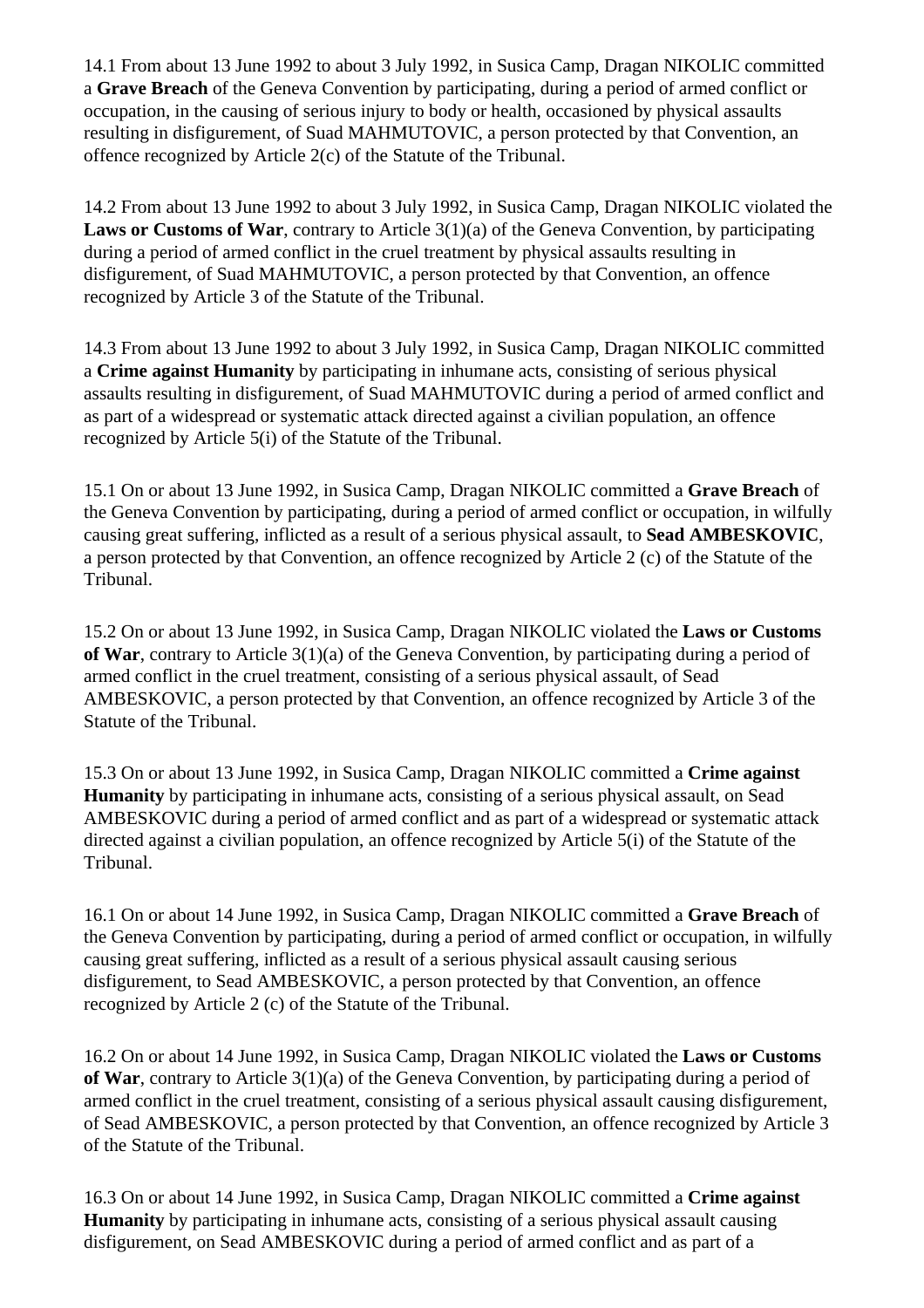widespread or systematic attack directed against a civilian population, an offence recognized by Article 5(i) of the Statute of the Tribunal.

17.1 On or about 16 June 1992, in Susica Camp, Dragan NIKOLIC committed a **Grave Breach** of the Geneva Convention by participating, during a period of armed conflict or occupation, in wilfully causing great suffering, inflicted as a result of a serious physical assault, to Sead AMBESKOVIC, a person protected by that Convention, an offence recognized by Article 2 (c) of the Statute of the Tribunal.

17.2 On or about 16 June 1992, in Susica Camp, Dragan NIKOLIC violated the **Laws or Customs of War**, contrary to Article 3(1)(a) of the Geneva Convention, by participating during a period of armed conflict in the cruel treatment, consisting of a serious physical assault, of Sead AMBESKOVIC, a person protected by that Convention, an offence recognized by Article 3 of the Statute of the Tribunal.

17.3 On or about 16 June 1992, in Susica Camp, Dragan NIKOLIC committed a **Crime against Humanity** by participating in inhumane acts, consisting of a serious physical assault, on Sead AMBESKOVIC during a period of armed conflict and as part of a widespread or systematic attack directed against a civilian population, an offence recognized by Article 5(i) of the Statute of the Tribunal.

18.1 From about 1 June 1992 to about 2 July 1992, in Susica Camp, Dragan NIKOLIC, by being a superior responsible for the acts of a subordinate and by his own acts committed a **Grave Breach** of the Geneva Convention by participating, during a period of armed conflict or occupation, in the infliction of inhuman treatment, consisting of serious physical assaults, to **Redjo CAKISIC**, a person protected by that Convention, an offence recognized by Articles 2(b) and 7(3) of the Statute of the Tribunal.

18.2 From about 1 June 1992 to about 2 July 1992, in Susica Camp, Dragan NIKOLIC, by being a superior responsible for the acts of a subordinate and by his own acts, violated the **Laws or Customs of War**, contrary to Article 3(1)(a) of the Geneva Convention, by participating during a period of armed conflict in the cruel treatment, consisting of serious physical assaults, of Redjo CAKISIC, a person protected by that Convention, an offence recognized by Articles 3 and 7(3).

18.3 From about 1 June 1992 to about 2 July 1992 in Susica Camp, Dragan NIKOLIC, by being a superior responsible for the acts of a subordinate and by his own acts, committed a **Crime against Humanity** by participating in inhumane acts, consisting of serious physical assaults, on Redjo CAKISIC during a period of armed conflict and as part of a widespread or systematic attack directed against a civilian population, an offence recognized by Articles 5(i) and 7(3) of the Statute of the Tribunal.

19.1 From about 24 June 1992 to about 19 July 1992, in Susica Camp, Dragan NIKOLIC committed a **Grave Breach** of the Geneva Convention by participating, during a period of armed conflict or occupation, in the wilful causing of great suffering, inflicted as a result of a physical assault, to **Hasna CAKISIC**, a person protected by that Convention, an offence recognized by Article 2 (c) of the Statute of the Tribunal.

19.2 From about 24 June 1992 to about 19 July l992, in Susica Camp, Dragan NIKOLIC violated the **Laws or Customs of War**, contrary to Article 3(1)(c)of the Geneva Convention, by participating during a period of armed conflict in inflicting outrages upon the personal dignity,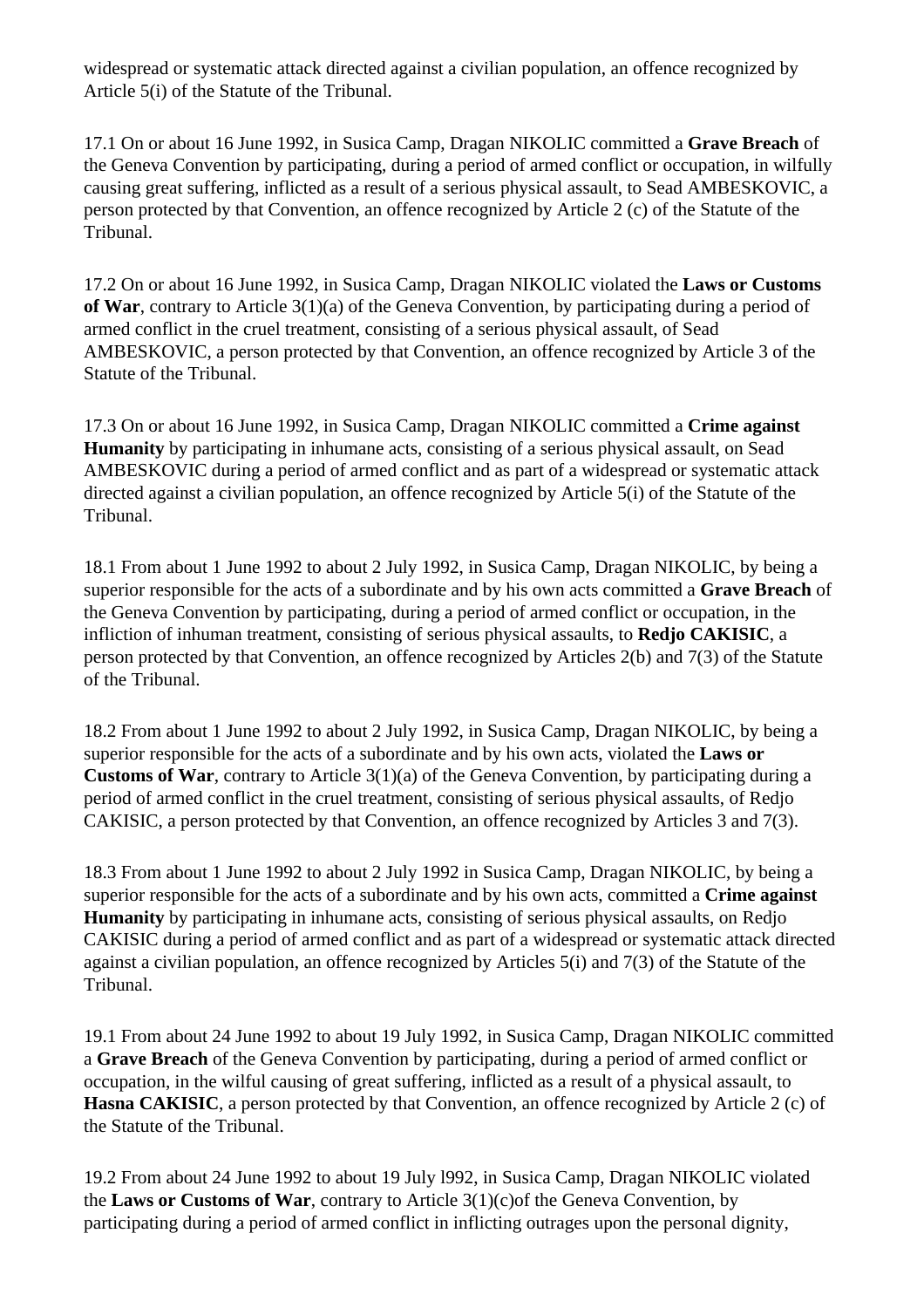inflicted as a result of a physical assault, of Hasna CAKISIC, a person protected by that Convention, an offence recognized by Article 3 of the Statute of the Tribunal.

19.3 From about 24 June 1992 to about 19 July 1992, in Susica Camp, Dragan NIKOLIC committed a **Crime against Humanity** by participating in inhumane acts, consisting of a physical assault, to Hasna CAKISIC during a period of armed conflict and as part of a widespread or systematic attack directed against a civilian population, an offence recognized by Article 5(i) of the Statute of the Tribunal.

20.1 From about 1 June 1992 to about 30 September 1992, in Susica Camp, Dragan NIKOLIC, by being a superior responsible for the acts of a subordinate and by his own acts, committed a **Grave Breach** of the Geneva Convention by participating, during a period of armed conflict or occupation, in the unlawful confinement of more than 500 civilians, the names of most of whom cannot be ascertained but amongst them were the following:

Durmo HANDZIC, Asim ZILDZIC, Mevludin HATUNIC, Rasid FERHATBEGOVIC, Dzevad SARIC, Muharem KOLAREVIC,

a person with the surname ZEKIC, Ismet DEDIC, Galib MUSIC,

Fikret "Cice" ARNAUT, Mubin MUSIC, Suad MAHMUTOVIC,

Sead AMBESKOVIC, Redjo CAKISIC, and Hasna CAKISIC,

the said civilians of the Vlasenica Opstinand surrounding areas, being persons protected by that Convention, an offence recognized by Articles 2(g) and 7(3) of the Statute of the Tribunal.

20.2 From about 1 June 1992 to about 30 September 1992, in Susica Camp, Dragan NIKOLIC, by being a superior responsible for the acts of a subordinate and by his own acts, committed a **Crime against Humanity** by participating during a period of armed conflict in the imprisonment of more than 500 civilians, the names of most of whom cannot be ascertained but amongst them were the following:

Durmo HANDZIC, Asim ZILDZIC, Mevludin HATUNIC, Rasid

FERHATBEGOVIC, Dzevad SARIC, Muharem KOLAREVIC,

a person with the surname ZEKIC, Ismet DEDIC, Galib MUSIC,

Fikret "Cice" ARNAUT, Mubin MUSIC, Suad MAHMUTOVIC,

Sead AMBESKOVIC, Redjo CAKISIC, and Hasna CAKISIC,

the said civilians of the Vlasenica Opstinand surrounding areas, all during a period of armed conflict and as part of a widespread or systematic attack directed against a civilian population, an offence recognized by Articles 5(e) and 7(3) of the Statute of the Tribunal.

21.1 From about 1 June 1992 to about 30 September 1992, in Susica Camp, Dragan NIKOLIC, by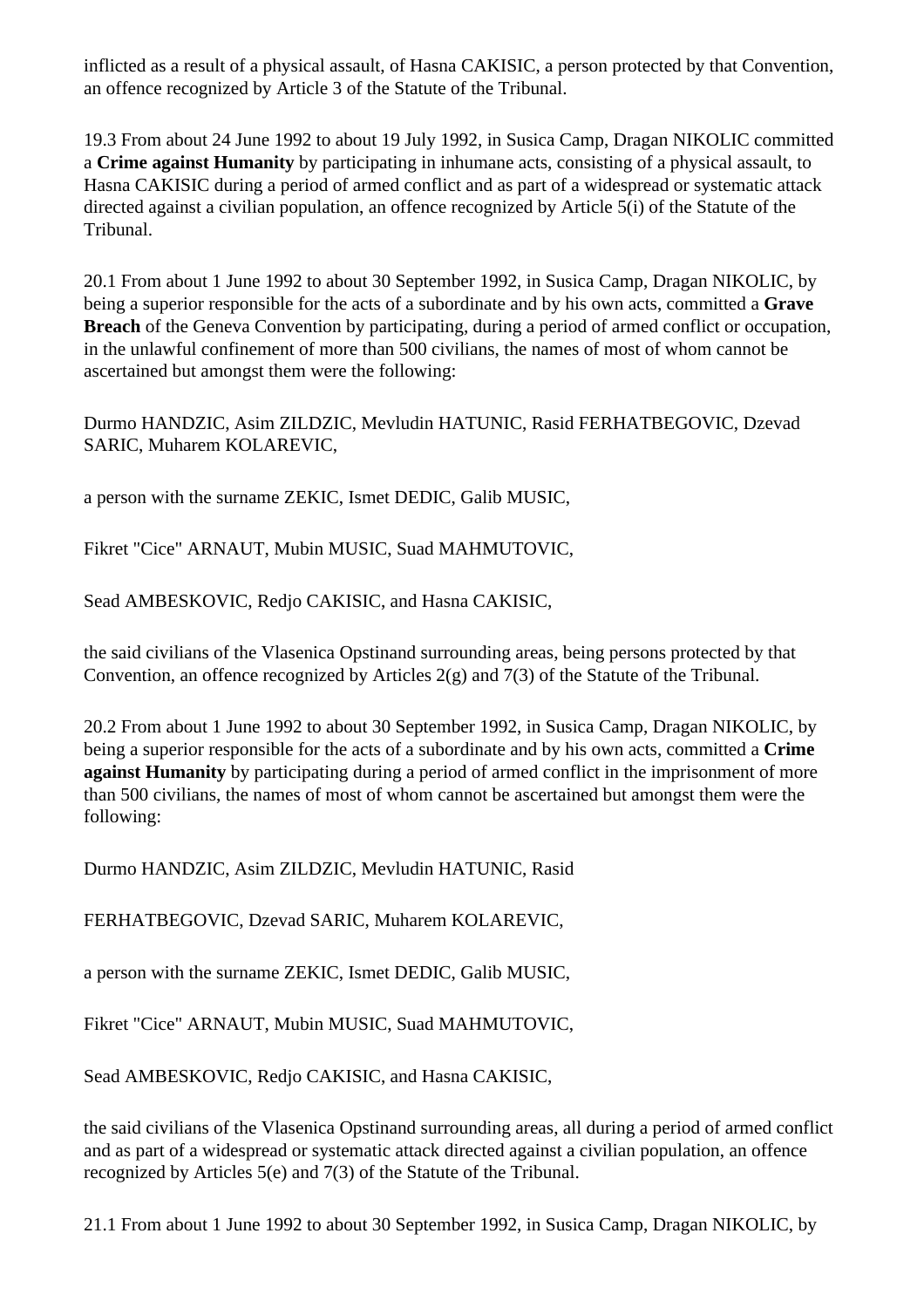being a superior responsible for the acts of a subordinate and by his own acts, committed a **Grave Breach** of the Geneva Convention by participating, during a period of armed conflict or occupation, in the extensive appropriation of property not justified by military necessity and carried out unlawfully and wantonly, including but not limited to private property of persons detained at Susica Camp, the names of most of whom cannot be ascertained but amongst them were Sead AMBESKOVIC, Mubin MUSIC, Redjo CAKISIC, and Hasna CAKISIC, an offence recognized by Articles 2(d) and 7(3) of the Statute of the Tribunal.

21.2 From about 1 June 1992 to about 30 September 1992, in Susica Camp, Dragan NIKOLIC, by being a superior responsible for the acts of a subordinate and by his own acts, violated the **Laws or Customs of War**, by participating during a period of armed conflict in the plunder of private property of persons detained at Susica Camp, the names of most of whom cannot be ascertained but amongst them were Sead AMBESKOVIC, Mubin MUSIC, Redjo CAKISIC, and Hasna CAKISIC, an offence recognized by Articles 3(e) and 7(3)of the Statute of the Tribunal.

22.1 From about 1 June 1992 to about 30 September 1992, in Susica Camp, Dragan NIKOLIC, by being a superior responsible for the acts of a subordinate and by his own acts, committed a **Grave Breach** of the Geneva Convention by participating, during a period of armed conflict or occupation, in the unlawful transfer of civilians from Susica Camp to Batkovic Camp, the names of all of whom cannot be ascertained but amongst them were Mubin MUSIC, Suad MAHMUTOVIC, Sead AMBESKOVIC, and Redjo CAKISIC, all being persons protected by that Convention, an offence recognized by Articles 2(g) and 7(3) of the Statute of the Tribunal.

23.1 From about 1 June 1992 to about 30 September 1992, a period of armed conflict, in Susica Camp, Dragan NIKOLIC, by being a superior responsible for the acts of a subordinate and by his own acts, committed a **Crime against Humanity** by participating in the persecution on political, racial and/or religious grounds of more than 500 civilians, the names of most of whom cannot be ascertained but amongst them were the following:

Durmo HANDZIC, Asim ZILDZIC, Mevludin HATUNIC, Rasid

FERHATBEGOVIC, Dzevad SARIC, Muharem KOLAREVIC,

a person with the surname ZEKIC, Ismet DEDIC, Galib MUSIC,

Fikret "Cice" ARNAUT, Mubin MUSIC, Suad MAHMUTOVIC,

Sead AMBESKOVIC, Redjo CAKISIC, and Hasna CAKISIC,

the said civilians of the Vlasenica Opstinand surrounding areas who were or believed to be the Muslims or non-Serbs of the region by maintaining a camp in which the said civilians were incarcerated, all during a period of armed conflict and as part of a widespread or systematic attack directed against a civilian population, an offence recognized by Articles 5(h) and 7(3) of the Statute of the Tribunal.

24.1 From about 1 June 1992 to about 30 September 1992, in Susica Camp, Dragan NIKOLIC, by being a superior responsible for the act of a subordinate and by his own acts, committed a **Crime against Humanity** by participating in inhumane acts against more than 500 civilians, the names of most of whom cannot be ascertained but amongst them were the following: